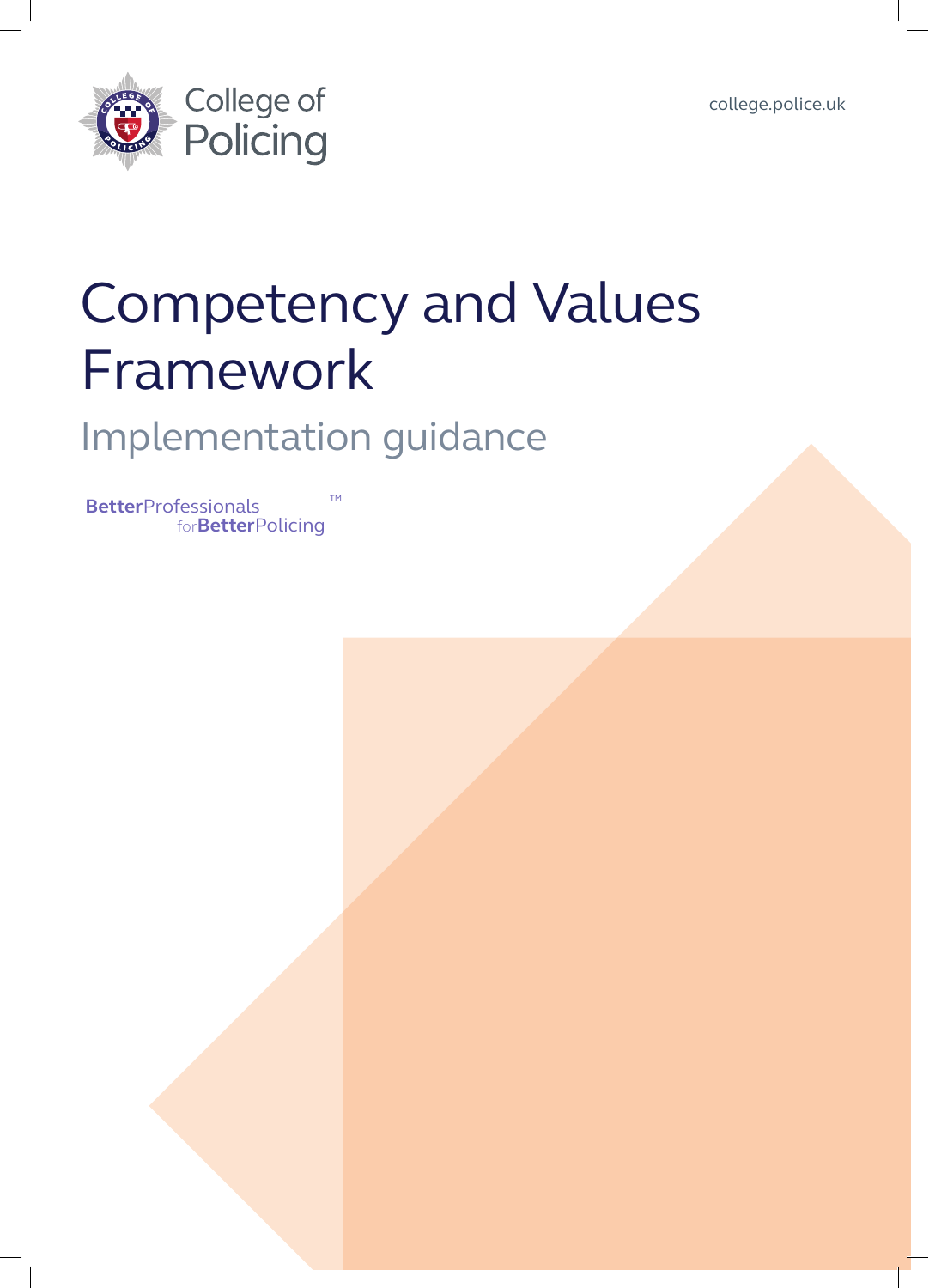© College of Policing Limited (2017)

This publication is licensed under the terms of the Non-Commercial

College Licence v1.1 except where otherwise stated. To view this licence visit **[http://www.college.police.uk/Legal/Documents/Non\\_Commercial\\_College\\_](http://www.college.police.uk/Legal/Documents/Non_Commercial_College_ Licence.pdf)  [Licence.pdf](http://www.college.police.uk/Legal/Documents/Non_Commercial_College_ Licence.pdf)**

Where we have identified any third-party copyright information, you will need to obtain permission from the copyright holders concerned.

For enquires about this document, or to request an alternative format, please email **[contactus@college.pnn.police.uk](mailto:contactus%40college.pnn.police.uk?subject=)**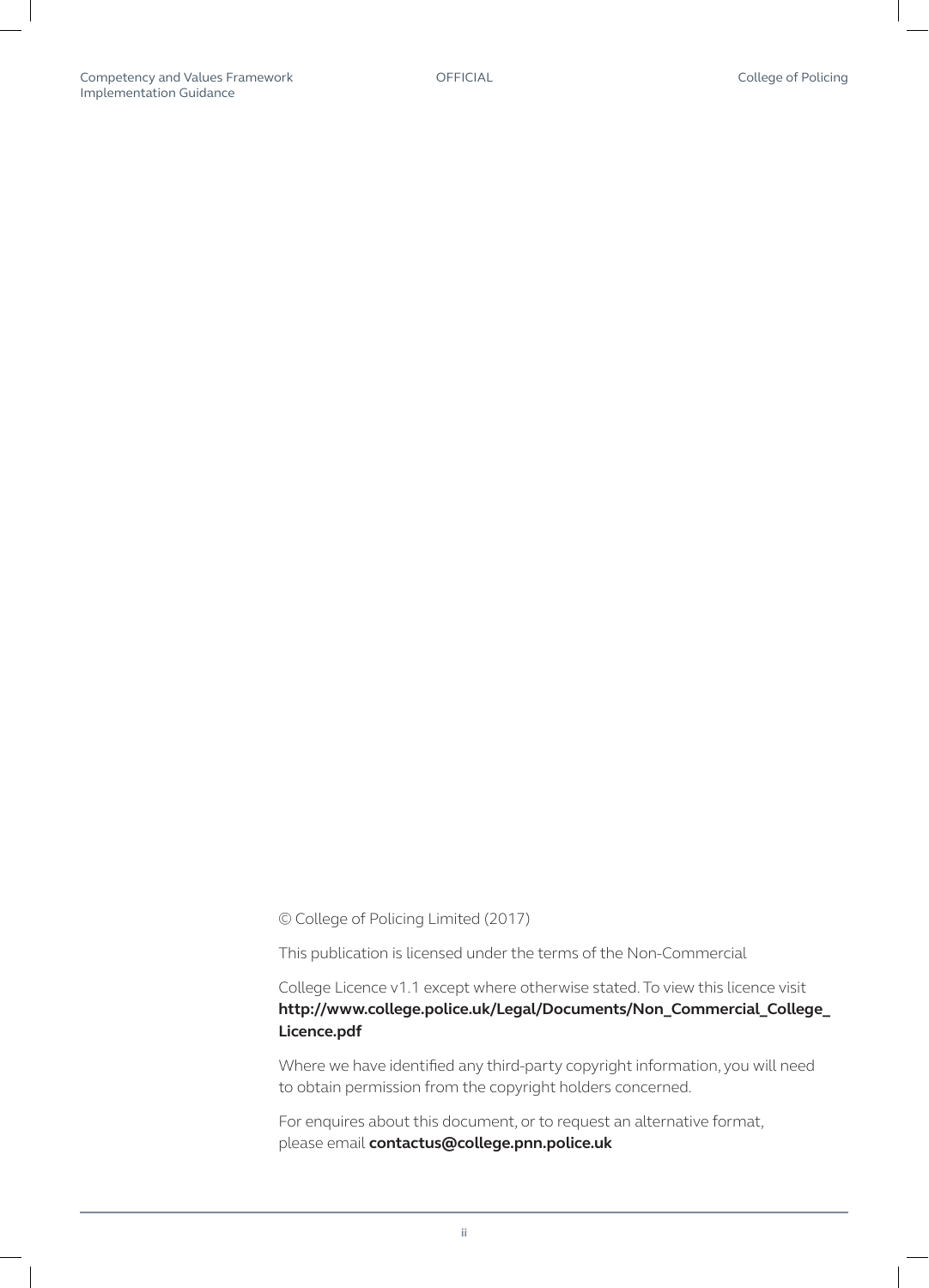# **Contents**

| <b>Overview</b>                                             | 4  |
|-------------------------------------------------------------|----|
| <b>Introduction</b>                                         | 5  |
| Section 1 The purpose and structure of the CVF              | 6  |
| 1.1 Purpose                                                 | 6  |
| 1.2 Structure                                               |    |
| <b>Section 2 Adopting the CVF</b>                           | 10 |
| Section 3 Applying the CVF to national processes            | 14 |
| 3.1 Using the CVF for assessment, selection and recruitment | 14 |
| 3.2 Using the CVF for performance management                | 16 |
| 3.3 Using the CVF for continuing professional development   | 18 |
| <b>Section 4 Summary</b>                                    | 19 |
| <b>Section 5 References and further reading</b>             | 21 |
| <b>Appendix Mapping the PPF to the CVF</b>                  | 22 |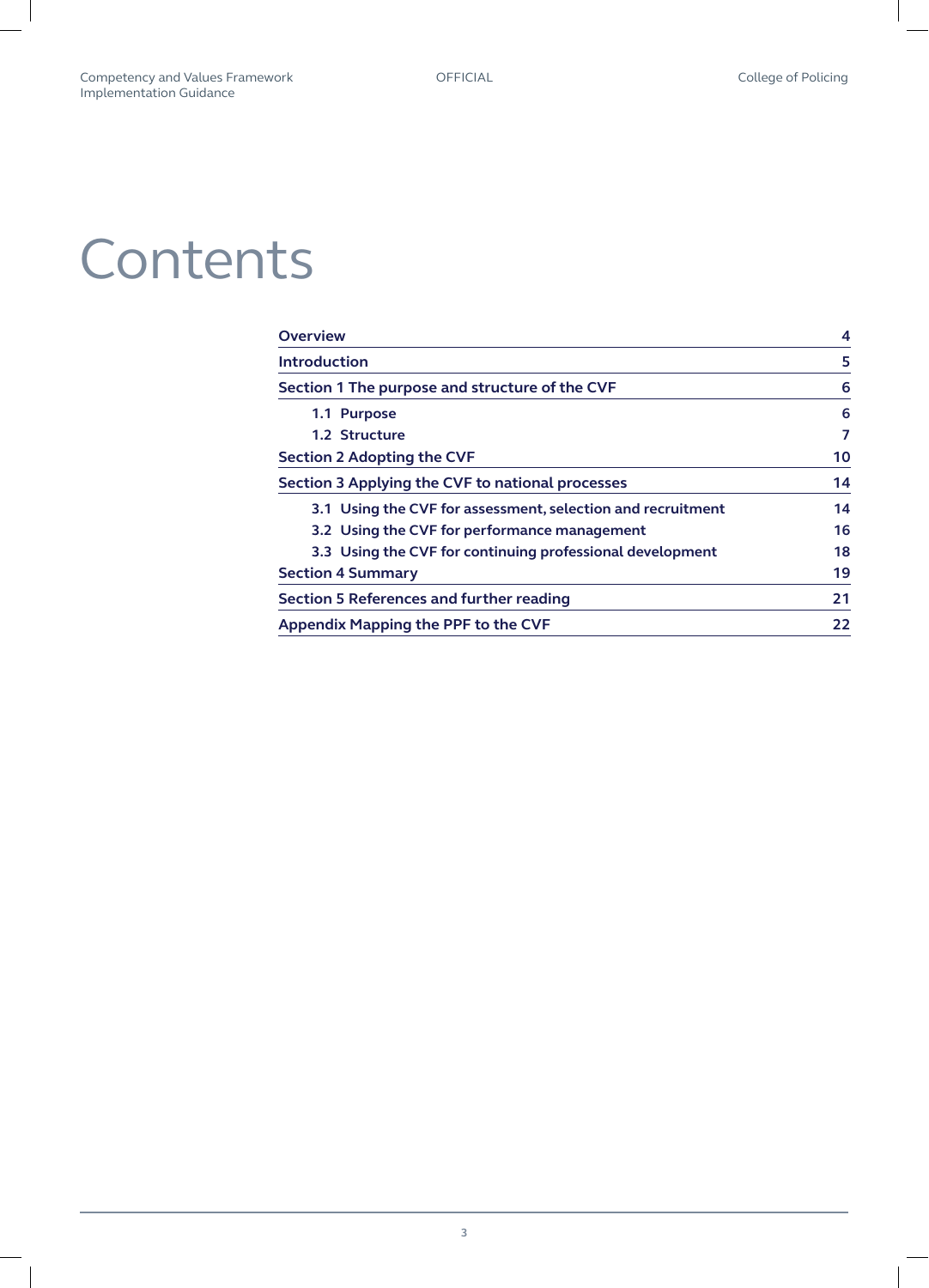### <span id="page-3-0"></span>**Overview**

This document is intended for managers and senior officers responsible for HR processes or organisational change and development, and members of executive teams where appropriate.

In section 1, the guide summarises the structure and purpose of the Competency and Values Framework (CVF). Sections 2 and 3 provide guidance on implementing and integrating the CVF and incorporating it into existing recruitment, assessment and development processes.

The focus will be on the implications of incorporating the CVF. The processes themselves are unchanged.

Documents referred to in the main body of this guidance are fully listed in the References section.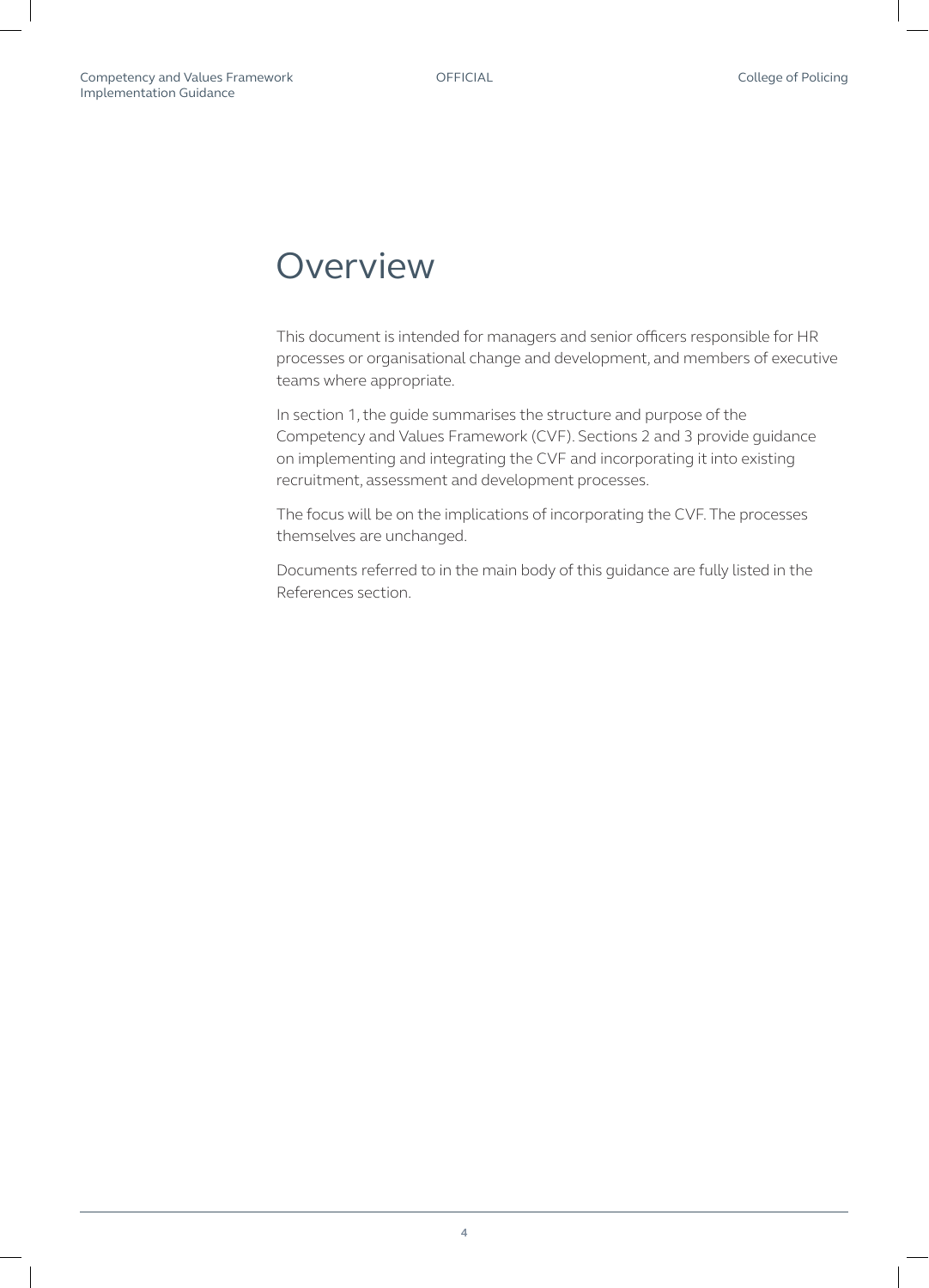### <span id="page-4-0"></span>Introduction

One of the conclusions drawn from the College of Policing's 2015 Leadership Review was that the values inherent in the Code of Ethics should be embedded at all levels in all local and national selection processes, such as assessment centres and interviews. Implementing the recommendation led to developing the CVF to replace the Policing Professional Framework (PPF) Personal Qualities.

The CVF clearly defines new and relevant competencies and values which strongly uphold the principles of the Code of Ethics.

It is already being used for some of the College of Policing's national assessment processes. By April 2018, the College is to end support for the PPF Personal Qualities.

Our Professional Development Programme (PDP), the Police Education and Qualifications Framework (PEQF) and the Assessing and Recognising Competence (ARC) projects will incorporate or take account of the new framework, as will national selection processes at the current or next design iteration. The wider PPF, including role profiles, is also being replaced as part of the PDP.

We recognise that some forces will have developed and established their own frameworks to reflect local context and circumstances and have made provisions allowing forces to retain the flexibility to define values, which reflect local variation within this guidance .

The CVF's design makes general application of the Code of Ethics a reality. It helps embed the Code of Ethics in all our people processes and ensures that the principles underlying it are fully considered in all appointments, promotions and professional development decisions.

The structure and detailed content of the CVF is fully explained in the document '**[Competency and Values Framework for policing](http://www.college.police.uk/What-we-do/Development/competency-and-values-framework/Documents/Competency-and-Values-Framework-for-Policing_4.11.16.pdf)**'.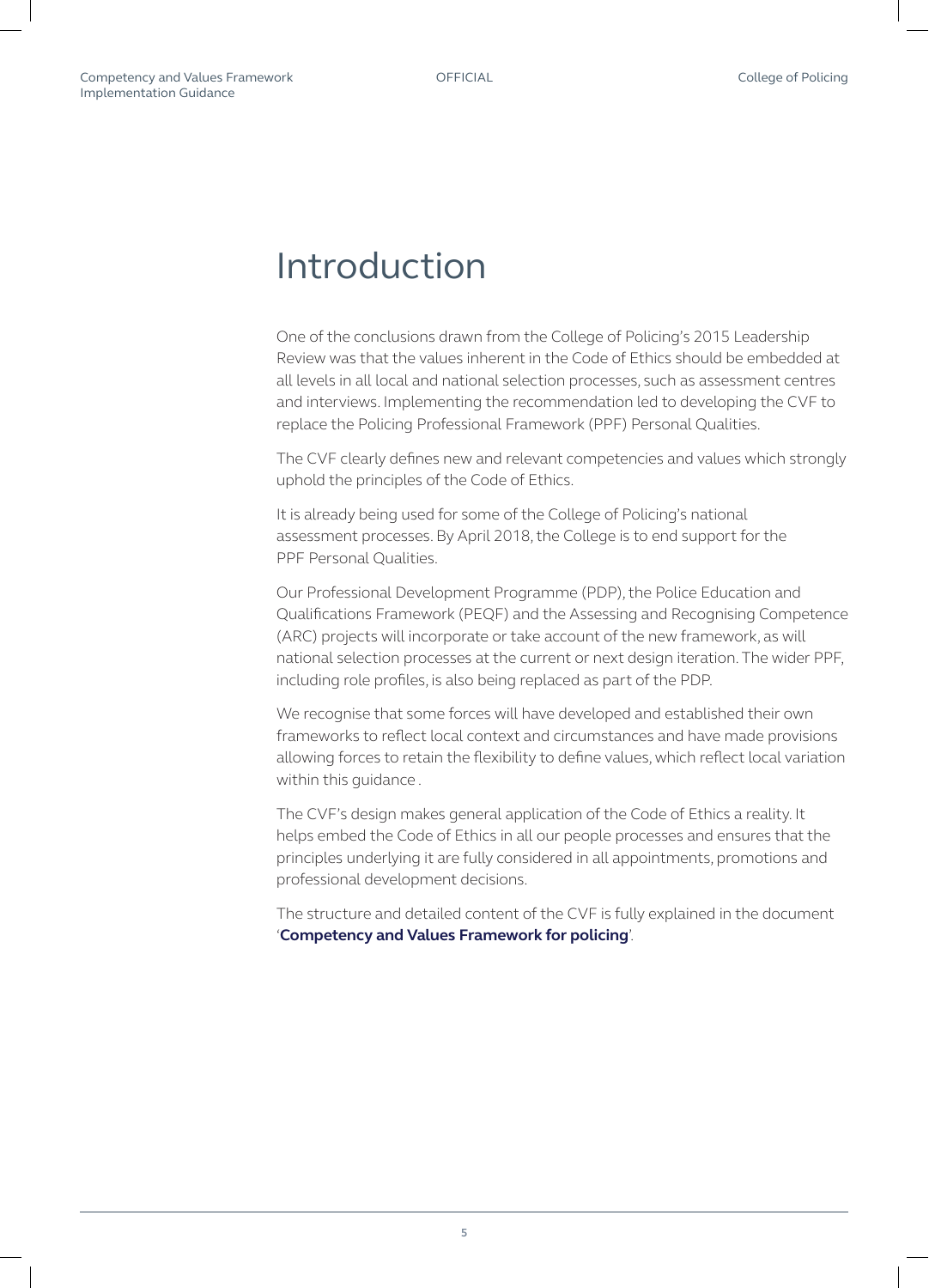<span id="page-5-0"></span>**1**

### The purpose and structure of the CVF

#### 1.1 Purpose of the CVF

The CVF should be embedded in HR processes and procedures. There are no changes to the fundamental processes or to general guidance given for them. Annual Professional Development Review (PDR) cycles and the principles of SMART objective-setting are unaffected and the continuing professional development (CPD) process remains focused on maintaining and enhancing capabilities. Differences are confined to the behavioural framework underpinning these processes.

The CVF differs from the PPF Personal Qualities and other current frameworks. The main differences are:

- a new set of six relevant and future-looking competencies
- competencies divided into three distinct levels to reflect different levels of responsibility and role complexity
- four defined and measurable core values
- values defined by behavioural indicators.

The overall aim of the framework is to translate the Code of Ethics into the highest standards of professional conduct in all areas of the police service, as illustrated in figure 1.



#### Figure 1 How the Code of Ethics underpins the CVF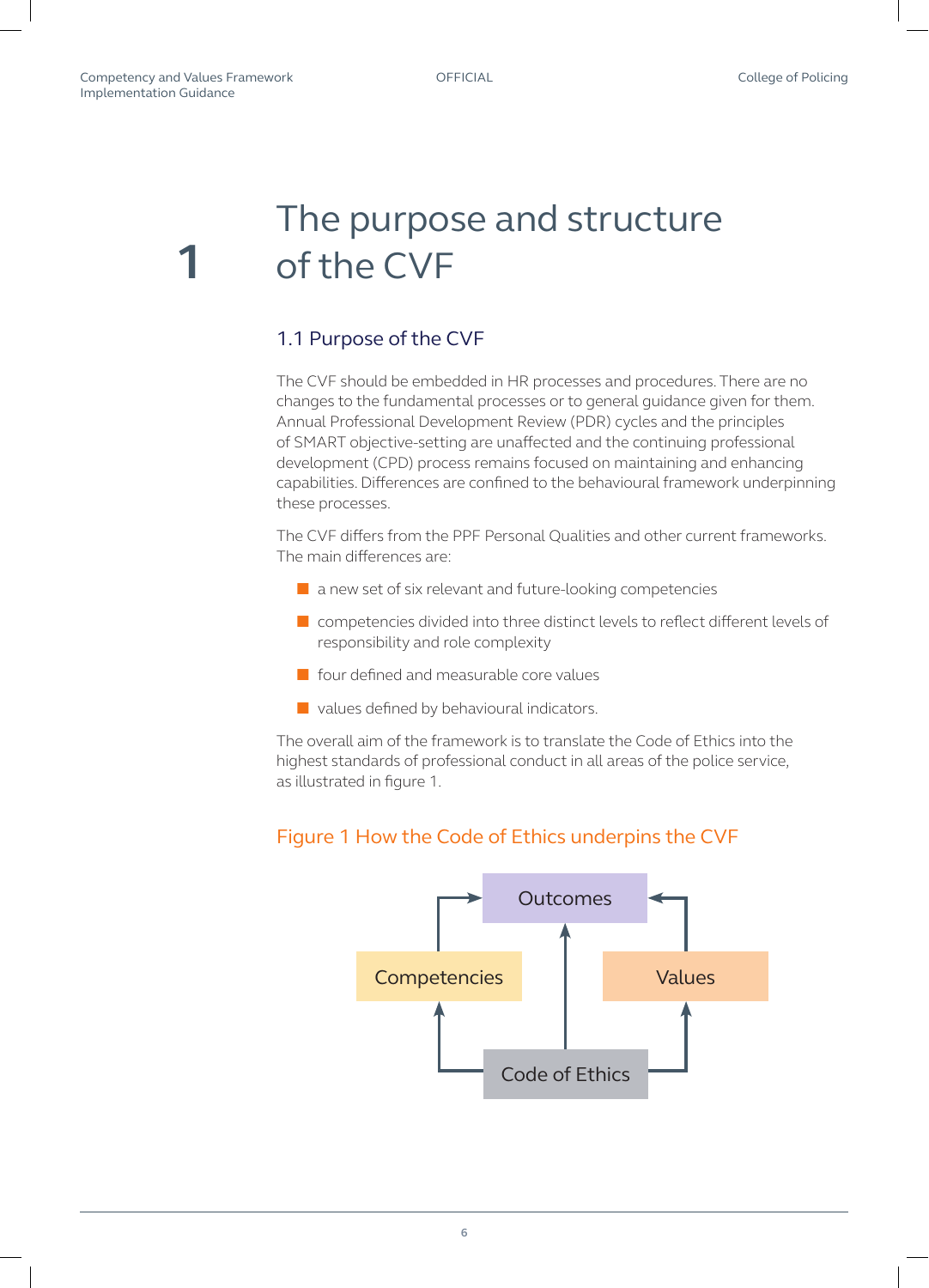#### <span id="page-6-0"></span>1.2 Structure

The CVF consists of four values supporting six competencies.

What follows in this section is a short summary of the CVF. The '**[Competency](http://www.college.police.uk/What-we-do/Development/competency-and-values-framework/Documents/Competency-and-Values-Framework-for-Policing_4.11.16.pdf)**  [and Values Framework for policing](http://www.college.police.uk/What-we-do/Development/competency-and-values-framework/Documents/Competency-and-Values-Framework-for-Policing_4.11.16.pdf)' document is recommended reading at this point. In that document, the interrelationships and dependencies of the whole framework are represented as a layered circle, as shown by figure 2.

The main components of the new framework are the **clusters, competencies** and **values**. The relationships between them are shown in the circular chart below. Values are at the centre of the CVF and apply to all roles.



#### Figure 2 CVF diagram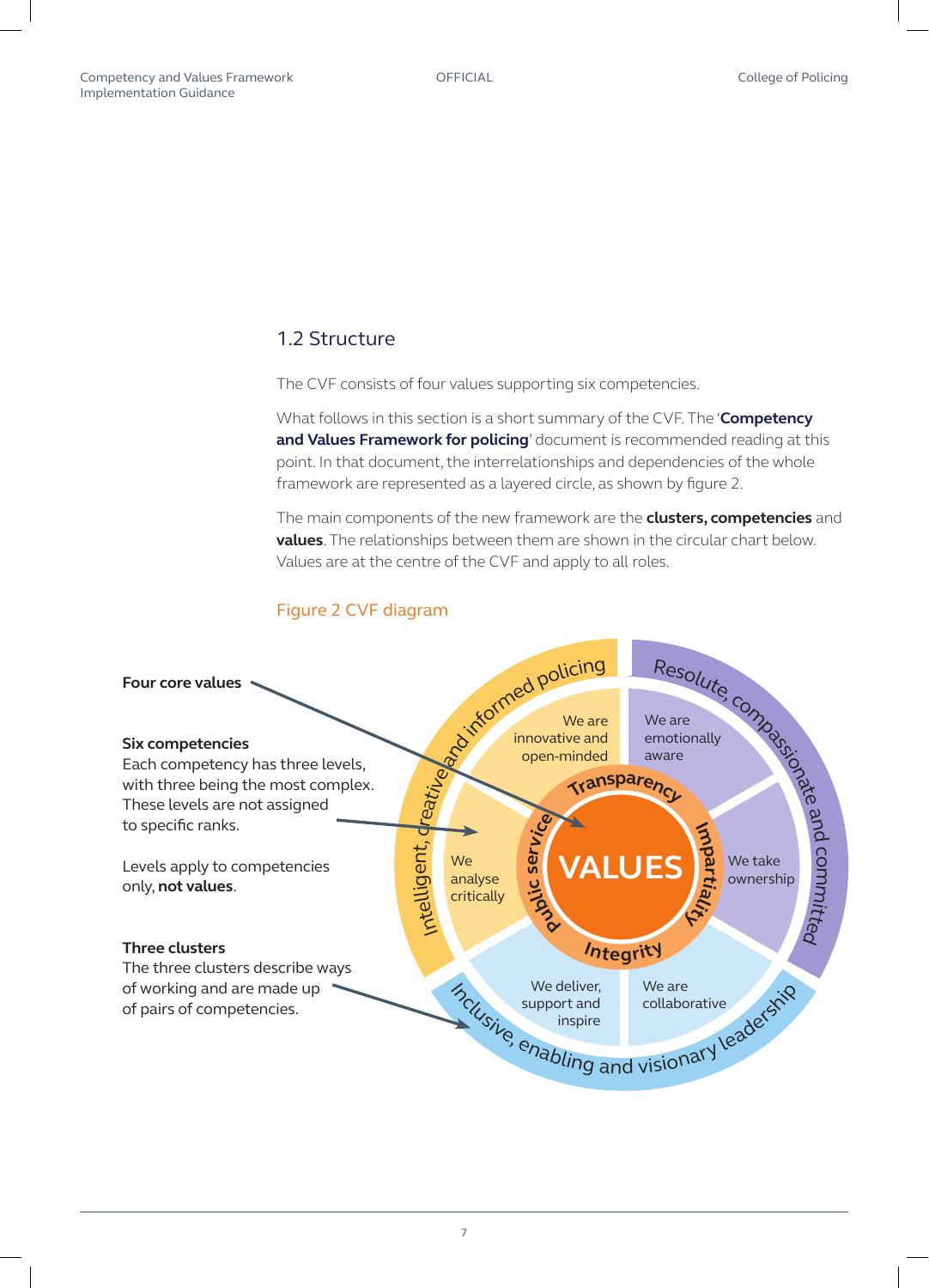#### 1.2.1 Competency levels

Each competency is split into three levels which show what behaviours will look like for roles of different levels of responsibility or complexity. The levels are cumulative, each one building on the level below.

The three levels under each competency are not aligned to specific ranks or organisational levels. Instead, they are intended to be used flexibly to allow for a better fit with frontline and non-frontline policing roles.

Due to be released on the College's new digital platform in October 2017 are Policing Professional Profiles for all ranks, policing roles and policing specific staff roles. These state the national standards for each role and can be used as a framework for Job Descriptions. All new Professional profiles will show the relevant CVF competency level.



The levels are particularly significant when using the CVF in decision-making processes such as recruitment and assessment.

Behaviours tend to become more complex at more senior levels in the organisation.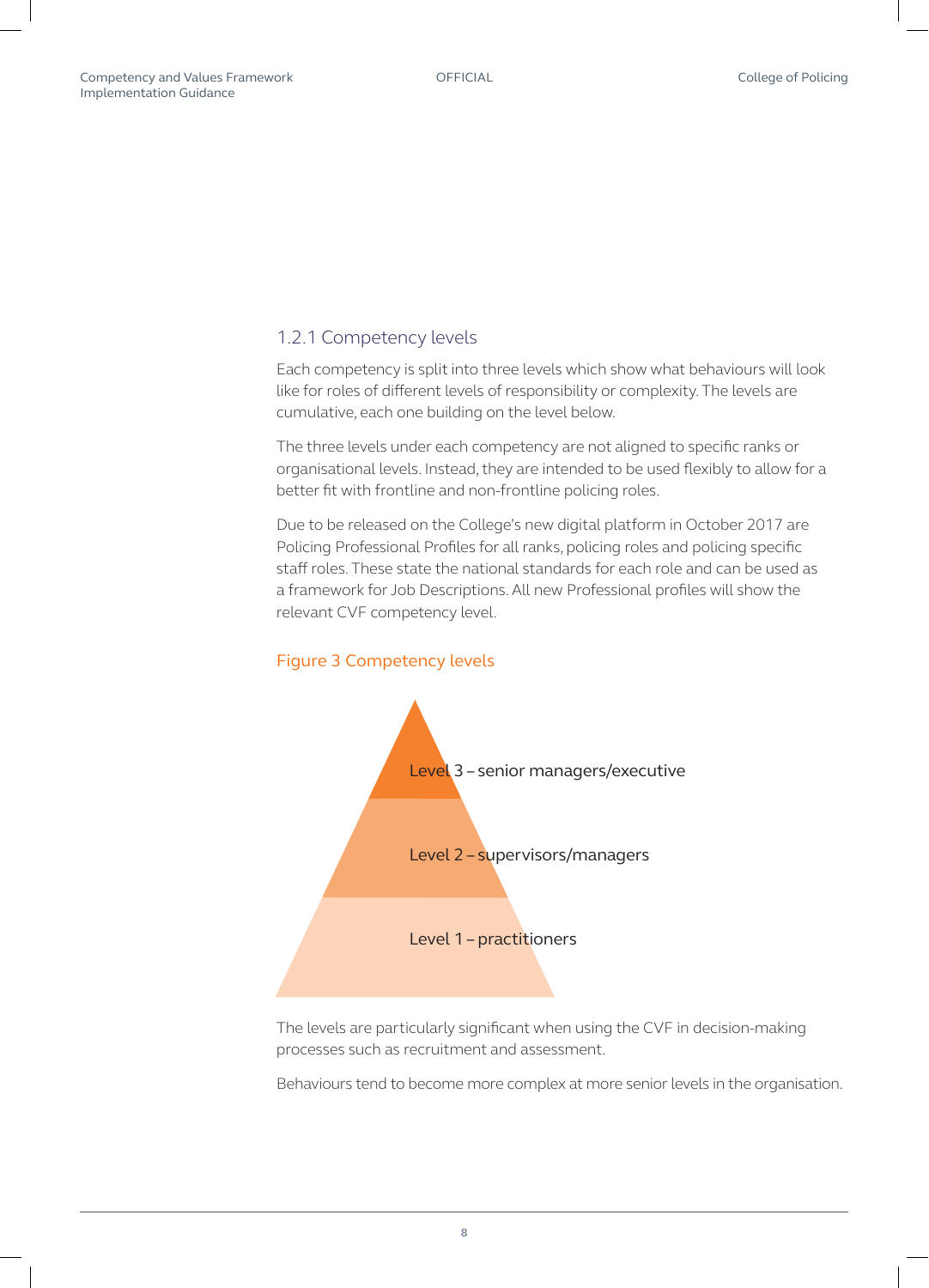#### 1.2.2 Values

The inclusion of defined and measurable values is a major point of difference from previous competency frameworks.

Four values form the basis of the CVF. Although values were already important components of previous competency frameworks, the CVF values are fully defined as behaviours which can be assessed in the same way as competencies.

The key difference between assessing values and assessing competencies is that values are not divided into three levels. There is one set of indicators to define each value and these same indicators apply to that value when applied to any roles and to any level of responsibility.

#### 1.2.3 How the Code of Ethics is represented by the CVF

There are nine principles underpinning the Code of Ethics (see table 1 below). These have been clustered into four values to enable simpler and better behavioural assessment of the desired behaviours.

| <b>CVF competency or value</b>      | <b>Code of Ethics principles</b> |
|-------------------------------------|----------------------------------|
| <b>Impartiality</b>                 | Fairness, objectivity            |
| <b>Integrity</b>                    | Integrity                        |
| <b>Public service</b>               | Respect, selflessness            |
| <b>Transparency</b>                 | Honesty, openness                |
| <b>Deliver, support and inspire</b> | Leadership*                      |
| <b>Take ownership</b>               | Accountability*                  |

#### Table 1: The links between the CVF and the Code of Ethics

The four values and two of the competencies (**take ownership** and **deliver, support and inspire**) fully represent the code.

\*The principles of **leadership** and **accountability** are respectively considered to be a better fit with the competencies of **deliver, support and inspire** and **take ownership**.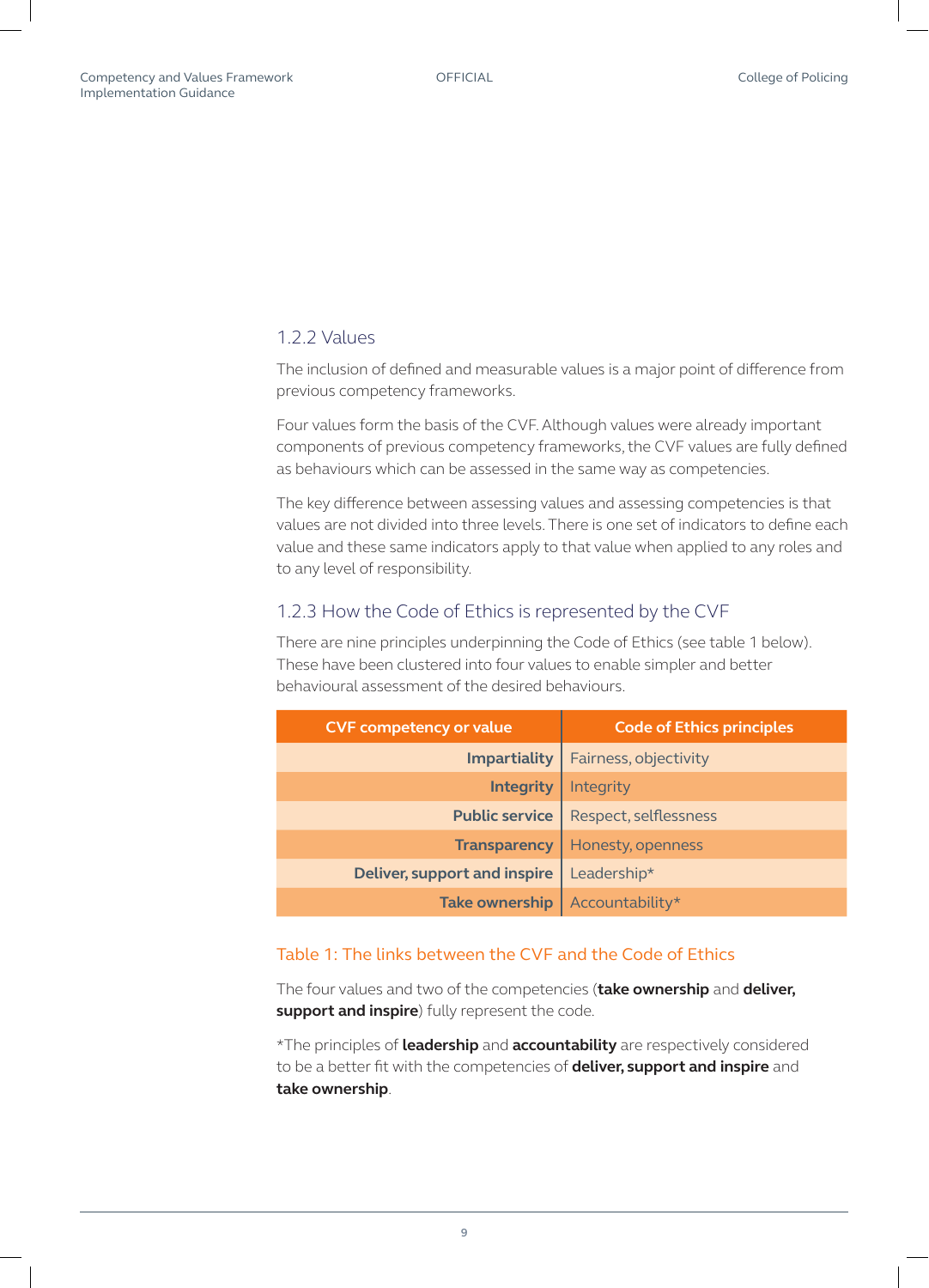## <span id="page-9-0"></span>**2** Adopting the CVF

Incorporating the new CVF definitions and measures of values and competencies will require some modification of existing force processes.

Some forces have done a great deal of work to create and embed their own competencies and values. Where local values are already effectively embedded in multiple processes, there are benefits to continuing to use these alongside the CVF.

Different forces will therefore have different starting points when they incorporate the CVF. The values in the CVF could be applied directly or they could be combined with their own force values.

Your force will be in one of the following categories and, depending on which one, you will find advice on CVF implementation in the separate sections cited below.

Select one of the three options, according to your decision on how to adopt the CVF and follow the guidance given.

#### **Option 1**

Adopting the full CVF, replacing any previous models or frameworks. Go straight to option 1 below, **[Introducing the CVF](#page-10-0)**, describing how to implement the model.

#### **Option 2**

Retaining the principles of any values already fully defined and developed locally and incorporating them into the CVF. Go to option 2 below, **[Mapping](#page-11-0)  [force values to the CVF](#page-11-0)**.

#### **Option 3**

Gathering up any current sets of principles and standards which may be locally understood but not defined or collated into one framework and incorporating all into the CVF. This may apply to forces which have multiple behavioural frameworks in operation. Go to option 3, **[Defining separate frameworks and](#page-12-0)  [combining to support the CVF](#page-12-0)**.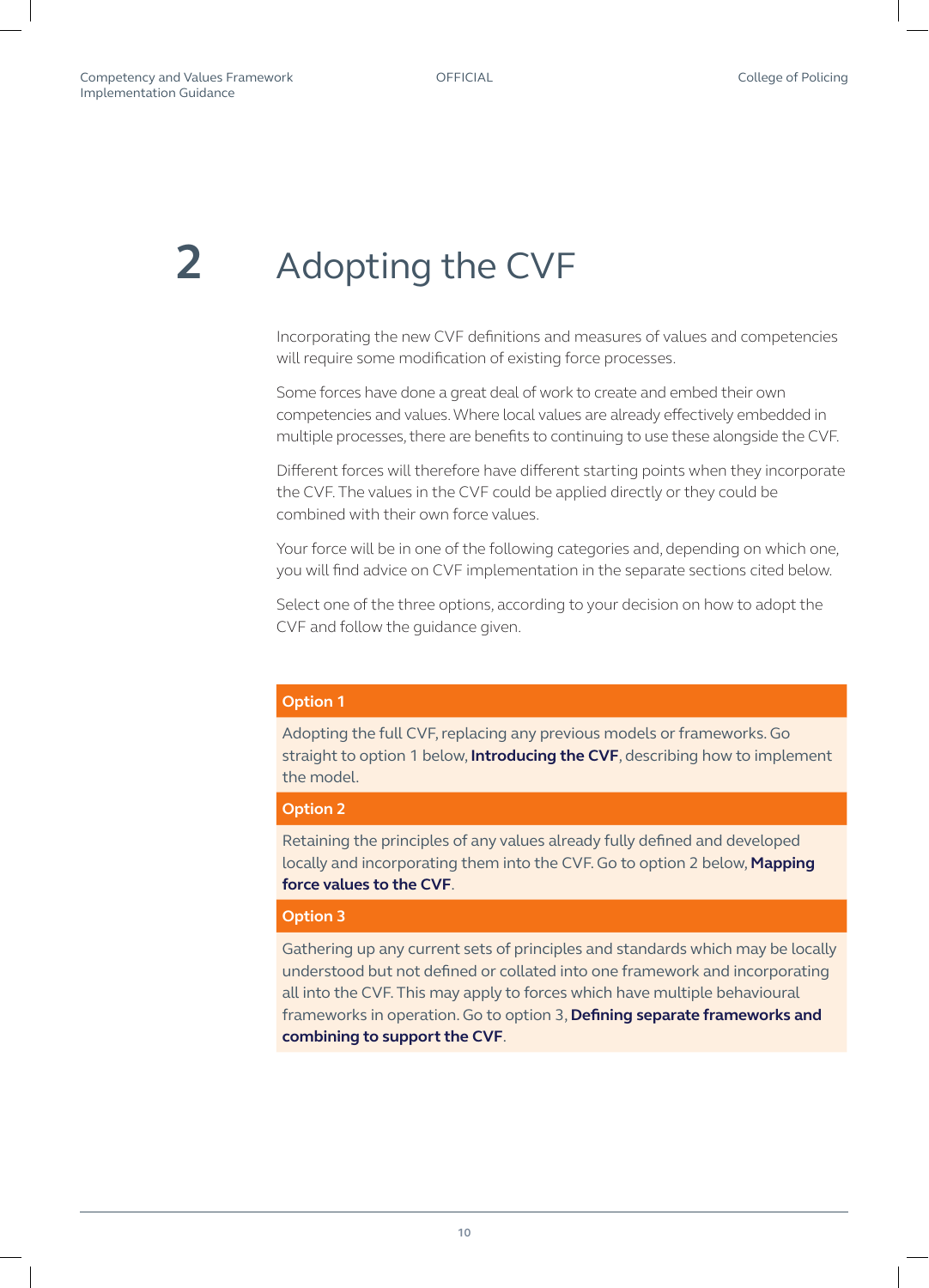#### <span id="page-10-0"></span>Option 1 Introducing the CVF

Adopting the CVF as the operating model will involve not only revising the technical aspects of the affected processes (point (a) below), but will also require acceptance and embedding (point (b)).

#### (a) Process revisions

The fundamental changes are straightforward: the PPF Personal Qualities or other competency frameworks are replaced by the CVF's competencies and values. This will mean using the new competency and values definitions in place of previous ones in selection, PDR, and CPD.

Use the definitions and terms in the '**[Competency and Values Framework for](http://www.college.police.uk/What-we-do/Development/competency-and-values-framework/Documents/Competency-and-Values-Framework-for-Policing_4.11.16.pdf)  [policing](http://www.college.police.uk/What-we-do/Development/competency-and-values-framework/Documents/Competency-and-Values-Framework-for-Policing_4.11.16.pdf)**' document as the starting point for a number of basic and practical changes:

- change all process-specific documentation, such as competency-based interview forms, role specifications for advertising posts, assessment documentation, checklists and policy documentation on areas such as reward and recognition
- involve senior stakeholders and engage managers and HR staff
- train interviewers and assessors
- prepare staff for changes to processes such as interviews and PDR.

#### (b) Change management

In addition to process revision, there are the broader change-management aspects to consider in terms of reassuring all stakeholders of the benefits and simplicity of day-to-day use of the CVF. Different forces may use different models of organisational change but, whichever approach is adopted:

- create an implementation or programme management team
- identify key stakeholders and stakeholder groups
- open two-way communication channels for discussion and implementation and be clear about the schedules and launch of the changed processes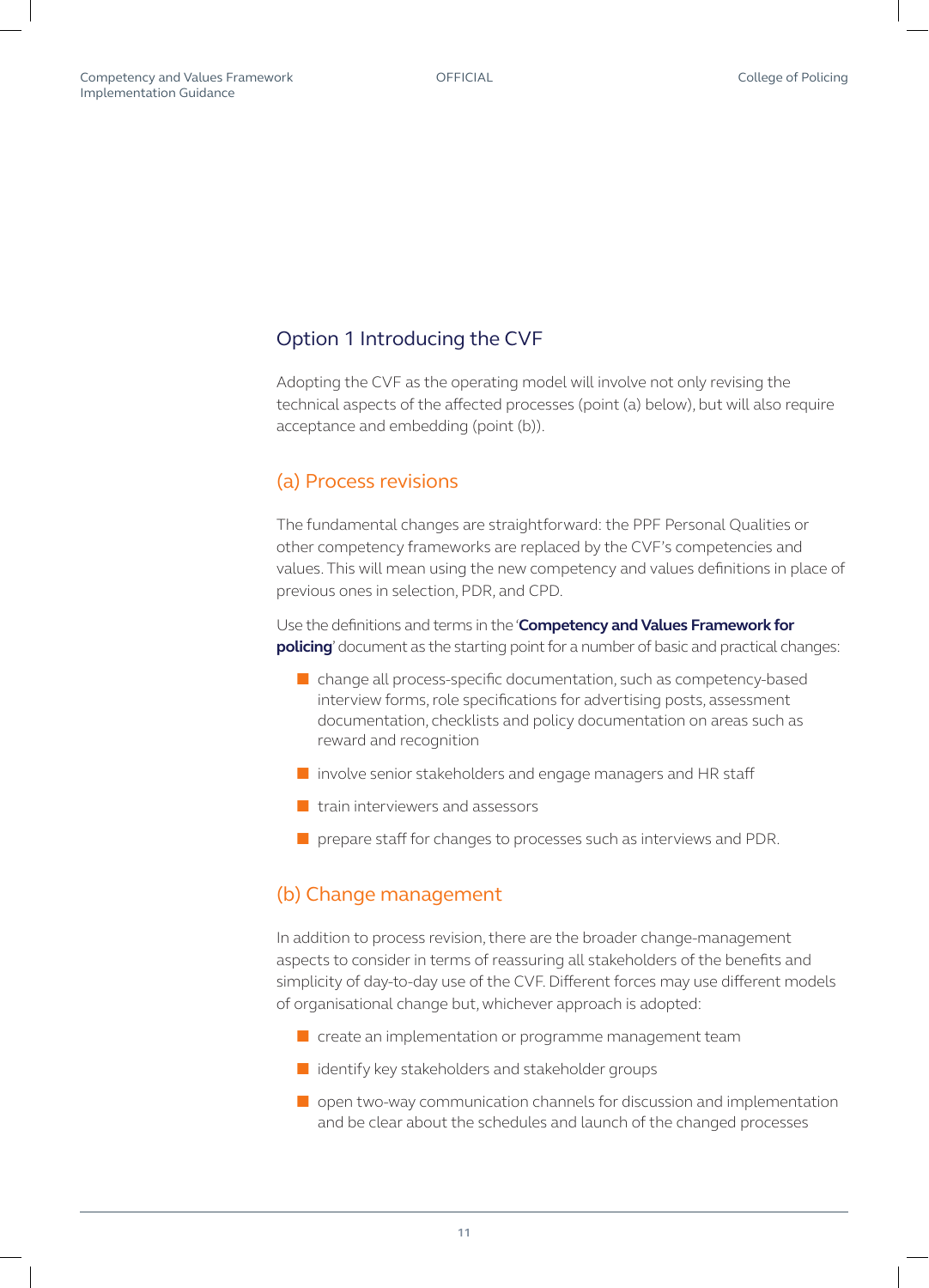- <span id="page-11-0"></span> $\blacksquare$  be prepared to answer people's questions about the CVF – a quidance document for all users is available in addition to this implementation guide (**[Competency and Values Framework guidance](http://www.college.police.uk/What-we-do/Development/competency-and-values-framework/Documents/Competency%20and%20Values%20Framework%20%E2%80%93%20Guidance.pdf)**), but there are likely to be additional points raised when revising current practices to accommodate the CVF
- $\blacksquare$  establish clear 'line of sight' between the CVF, organisational goals, reward and recognition, and PDR.

#### Option 2 Mapping force values to the CVF

If you currently have well-established and effective frameworks in operation, guidance is given here about what you can do to integrate them with the CVF.

Checking that your local values are truly representative of local force culture is an essential first step. If values are fully embedded, it should be possible to see all or most of the following:

- values are incorporated into multiple organisational processes including recruitment, professional development and performance management
- staff are aware of and understand the importance of the values and what it means for their role
- staff are able to identify and challenge behaviour which is contrary to the values
- $\blacksquare$  members of the public are aware of the values and able to identify behaviour not aligned with these values
- $\blacksquare$  senior leaders make decisions which are led by the values
- $\blacksquare$  the values are continually reinforced and articulated, eg, via role-modelling, training, reviewing work.

If this checklist confirms that local values are fully embedded and in use, then we recommend the following actions for mapping to the national CVF.

#### Step one

To make like-for-like comparisons of values, the locally defined values need to be defined further into sets of observable indicators. It may be necessary to use focus groups, online participative methods or interviews to fully explore and identify the behavioural dimensions of values, if these are not already established.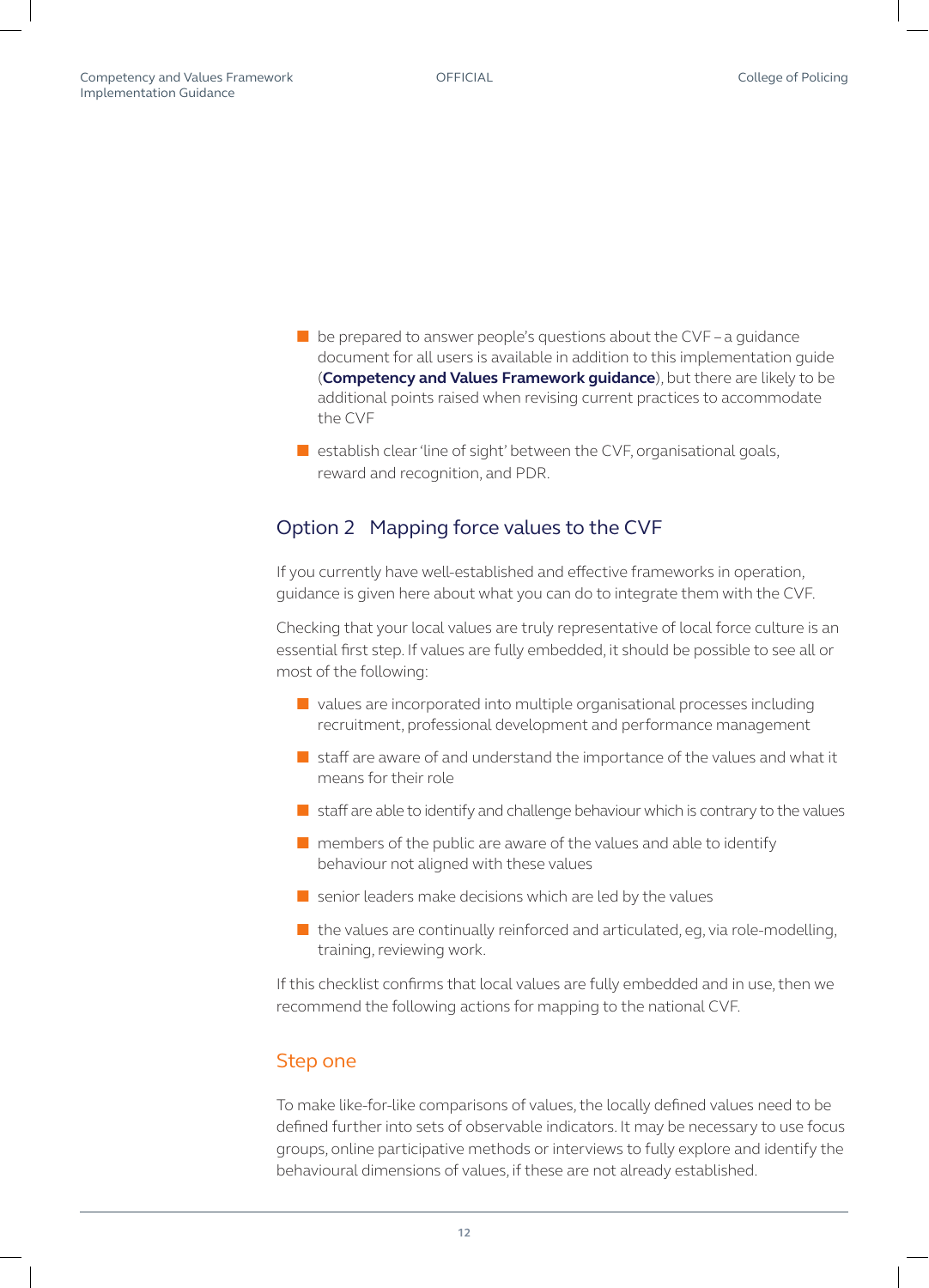#### <span id="page-12-0"></span>Step two

Match the force values to the CVF values. Use the statements which you developed in step one to see where there is overlap with the four CVF value definitions. Where there is full overlap, this will indicate that the CVF can be adopted without changing the agreed values of the organisation.

#### Step three

Check that all the CVF values are covered. Ensure all four of the CVF values are represented in your local adaptation. This may mean simply adding some or all of the CVF to your existing framework.

Once this preparation work is complete and you are confident that you have a comprehensive set of value definitions which cover local and CVF values requirements, go back to option 1 above ('**[Introducing the complete CVF](#page-10-0)**') and follow the general advice.

#### Option 3 Defining separate frameworks and combining to support the CVF

Some forces have separate frameworks, for example, for leadership and talent management. If you do not think that the CVF fully encapsulates all the values and competencies represented in the frameworks of your own force, a mapping process will be required. Check for overlap and duplication, as well as for gaps.

Follow the guidance outlined in option 2 to support this process. Where further support is required, please contact the College at **[contactus@college.pnn.police.uk](mailto:contactus%40college.pnn.police.uk?subject=)**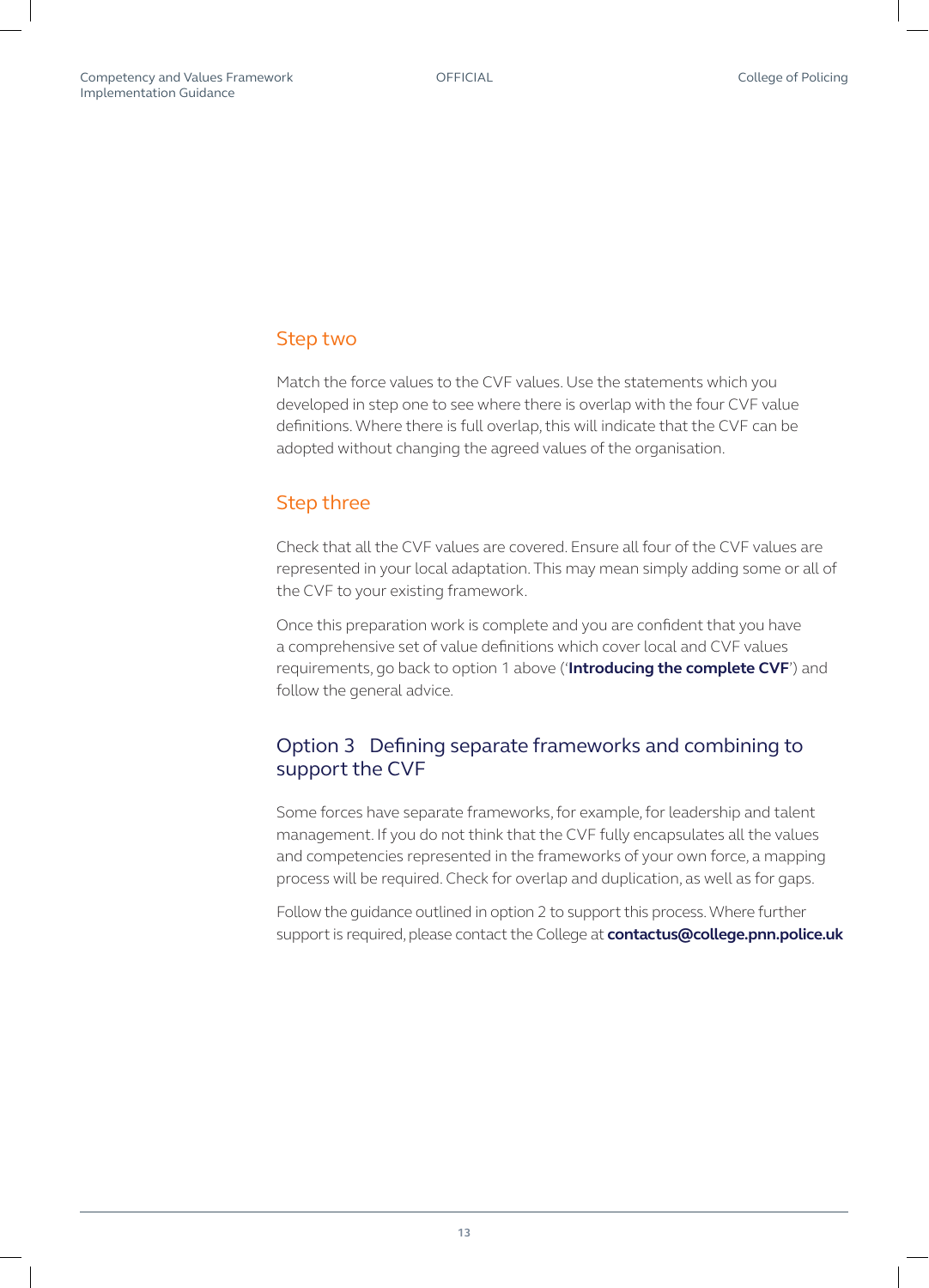# <span id="page-13-0"></span>**3**

### Applying the CVF to national processes

#### 3.1 Using the CVF for assessment, selection and recruitment

#### **Overview**

Using the CVF in this area is called values-based recruitment (VBR). The aim of VBR is to attract and recruit candidates who hold already values which support the police service's culture and aims. A separate document, 'Values-Based Recruitment - selection and assessment guidance', provides detailed guidance and advice.

Although processes and procedures for selection remain unaltered, values will now play an important and prominent part in recruitment. Interviews, for example, will involve probing for evidence of demonstrable values in addition to looking for evidence of the new competencies. As with previous competencybased-interviews, the focus will be on behaviour. The CVF's four values and six competencies provide a comprehensive set of behavioural indicators for this.

### Key principles

Those responsible for selection and recruitment for roles into the police service must observe the three civil service recruitment principles: merit, fairness and openness. These ensure that:

- $\blacksquare$  any appointee is the person who best meets the agreed and published criteria for the role
- an objective, impartial and consistent process of assessment has been applied to all candidates – this assessment must be based on the criteria published and agreed for the role.
- all jobs are advertised so that everyone eligible is likely to see the advert and information related to role requirements and criteria is available to all prospective candidates.

It is important that none of these principles is lost when designing changes to recruitment processes.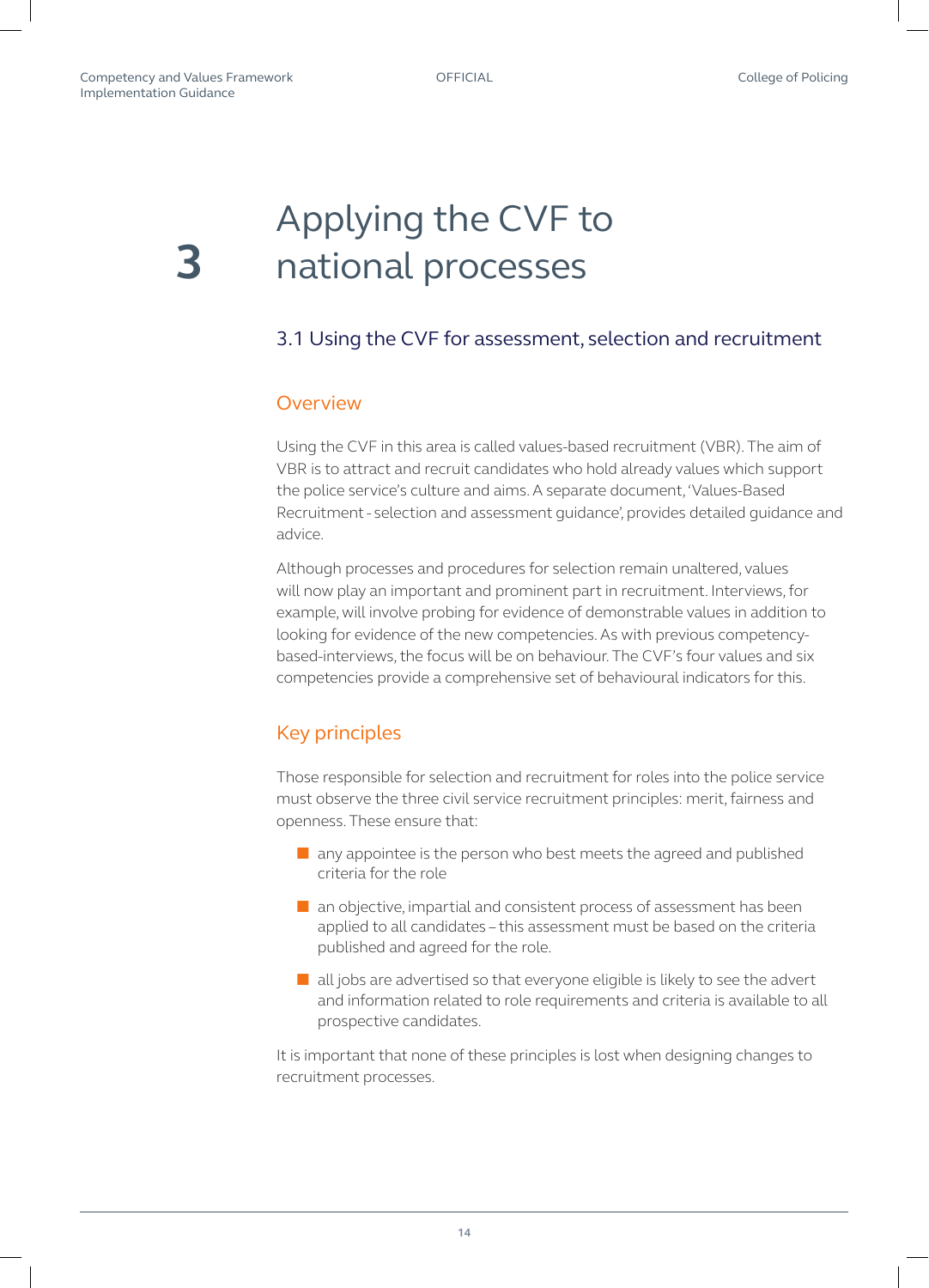#### Implementing values-based recruitment

This section is a brief summary. Full requirements are provided in the separate booklet 'Values-Based Recruitment - selection and assessment guidance'.

Values can provide information about an individual's motivation but getting a complete picture of capability requires assessing competencies as well. This is to ensure that the assessment process identifies individuals who are competent in addition to sharing the same values as the organisation.

The selection processes, their management and their logistics remain unaltered but incorporating the CVF will require a transition period for amendments to content and preparation. This will ensure a smooth move from the PPF Personal Qualities or previous local frameworks to the CVF while maintaining full service levels.

Listed below are some recommended actions which will enable forces to meet the three civil service principles of merit, fairness and openness while successfully embedding the CVF:

#### Job descriptions and assessment criteria

Policing Professional Profiles which cover all ranks, policing roles and policing specific staff roles, incorporate the essential skills, knowledge, education/ qualifications and CVF competencies to help inform assessment criteria. For roles that do not have Professional profiles, a job analysis could be conducted to create a job description for the role being recruited for, or a similar Professional profile could be used as a base. A decision will then need to be made about which CVF competencies and values to assess. If required, a brief outline of how to map the PPF Personal Qualities to the CVF is provided in the **[Appendix](#page-21-0)**.

#### Advertising the roles

The advert should include the relevant job description, clearly highlighting the competency and values being assessed. Candidates who see that they do not match the values requirement will be more likely to rule themselves out of contention. This is an essential aspect of VBR and helps to ensure that those who remain are better suited to the organisation and its aims and values.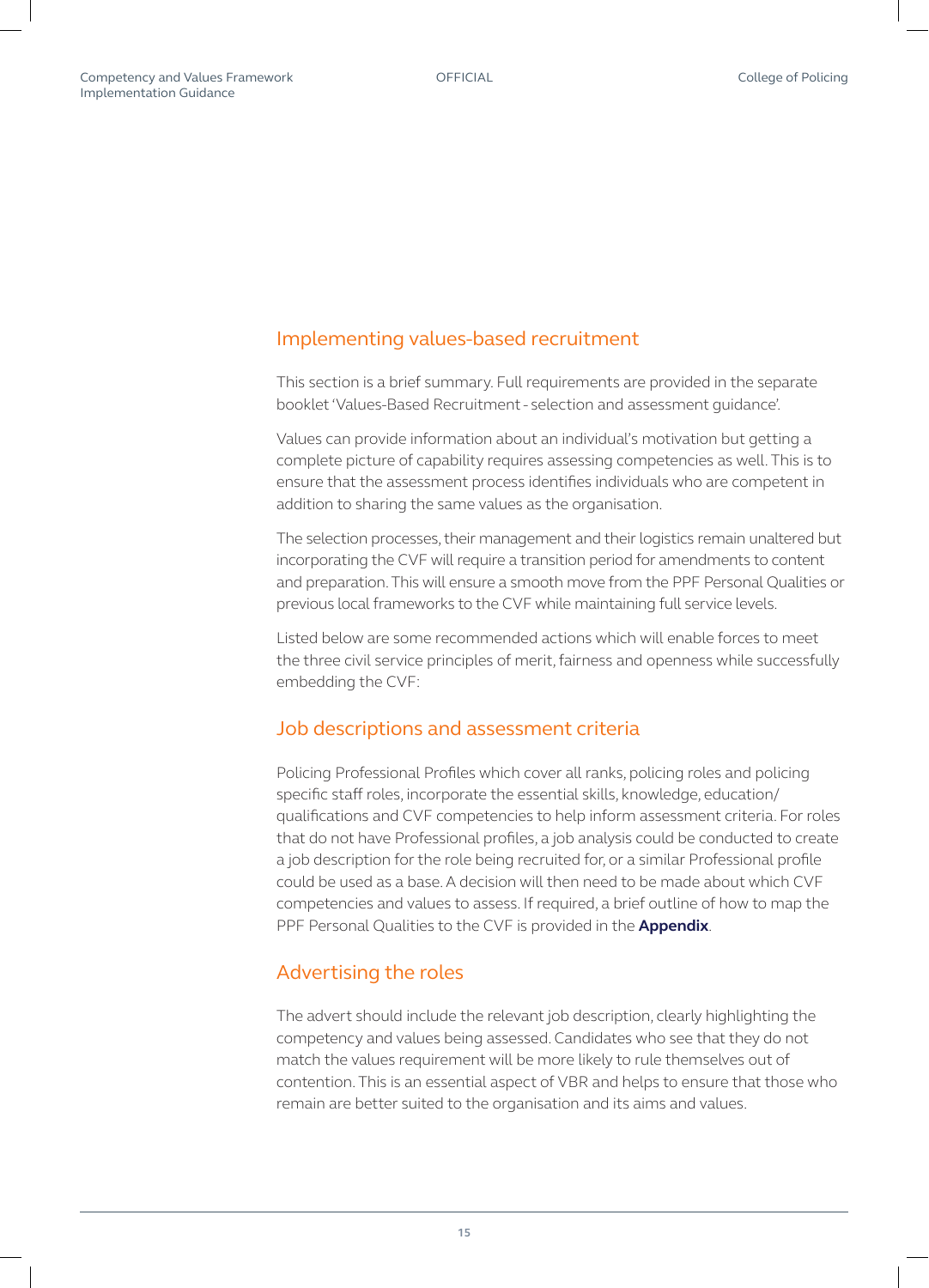#### <span id="page-15-0"></span>Assessment methods

The 'Values-Based Recruitment - selection and assessment guidance' document includes a review of different assessment methods. Ensure that all the essential CVF behaviours and values of the role are assessed.

#### Decision-making process

Weighting values relative to competencies will vary according to the assessment exercise and the role in question and will be informed by the Policing Professional Profiles or the job analysis stage, where applicable. Communicate such decisions clearly to applicants beforehand so that the decision-making process and the criteria being applied are transparent.

#### Assessor training

It is essential that training focuses on developing full competence and knowledge in using the CVF. Existing assessment methods can be used, but with increased focus on how to apply the CVF. Practice will be required to familiarise assessors with measuring the observable behaviours of the six competencies, their levels and the four values.

#### 3.2 Using the CVF for performance management

PDR preparations and meetings will continue to involve collating performance evidence as before. As with the current PDR process, the objectives will demonstrate **what** has been achieved. The purpose of introducing the CVF is to provide more insight into **how** the work has been done, in particular whether the core values consistently underpin an individual's behaviour.

A simplified illustration of how PDR meetings combine the **how** with the **what** is illustrated below in figure 4: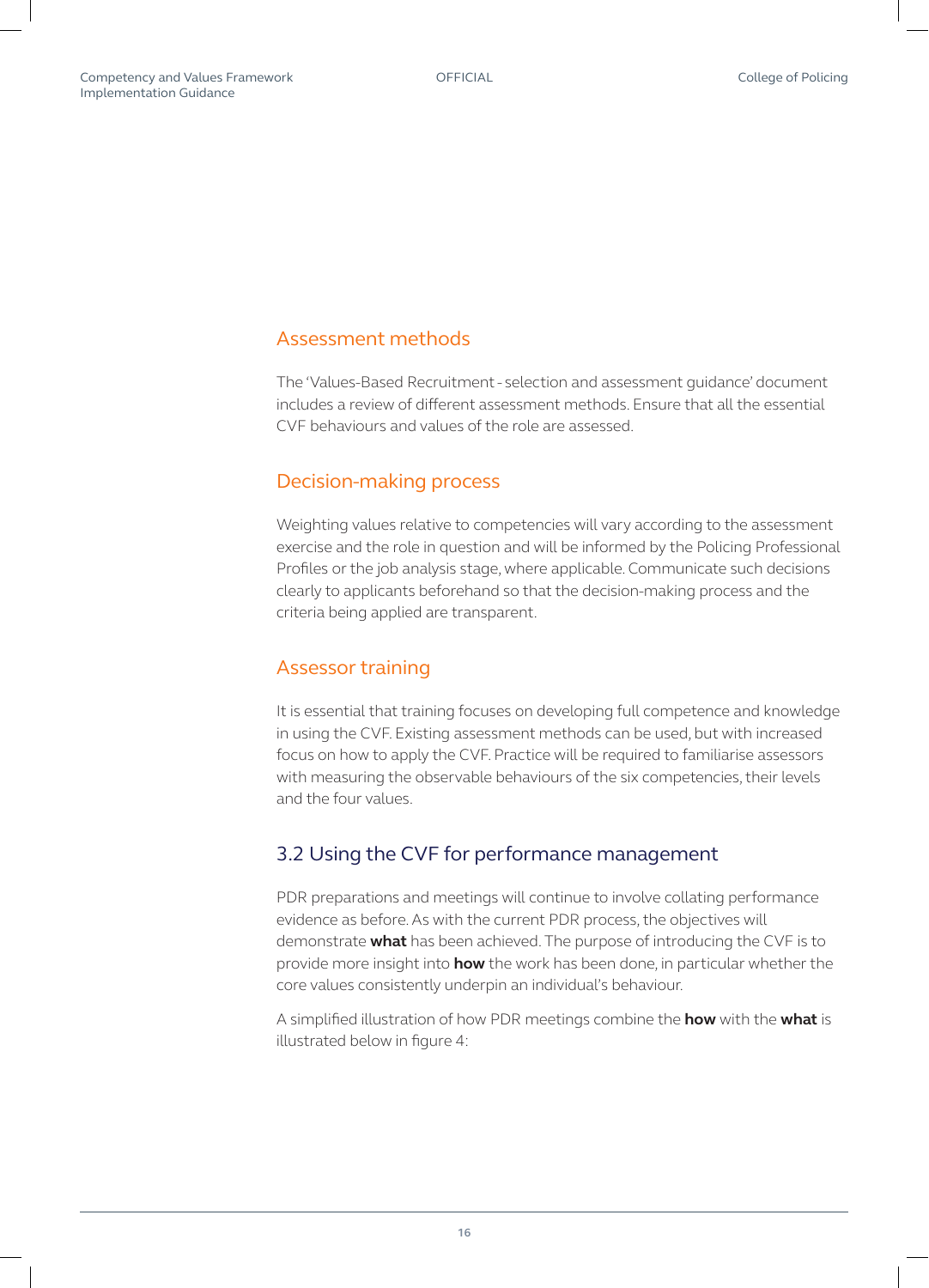#### Figure 4 The HOW and the WHAT for review



The existing principle of effective PDRs still applies: the best source of good evidence for PDRs is recent situations, incidents or events.

Using the CVF in PDR meetings may require additional support:

- additional advice and quidance may be required to ensure effective conduct of PDR meetings and appropriate use of the CVF behaviours
- $\blacksquare$  line managers will need to be competent in discussing performance using the new vocabulary
- training and development may be required for this as discussing an individual's values can be a sensitive area – dialogue needs to be positive, objective and constructive
- given that an individual's values are based on personal beliefs, keep to the behavioural definitions rather than discuss an appraisee's personal values in general
- awareness and sensitivity are important and, when considered alongside the following criteria of good PDR practice, ensure that meetings are constructive and objective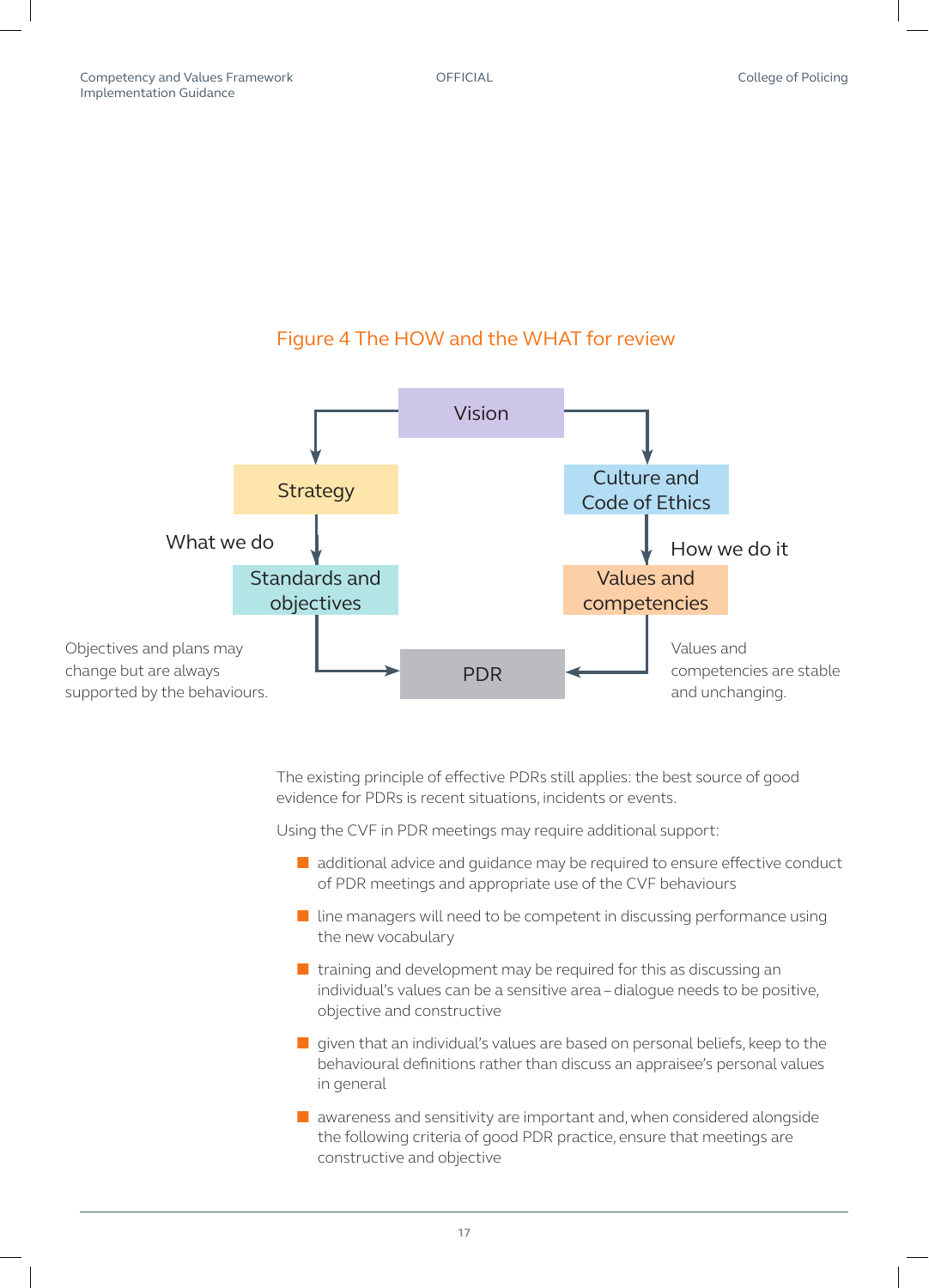- <span id="page-17-0"></span>■ PDR meetings are most productive when:
	- − appraisers recognise and acknowledge achievement
	- − appraisers listen actively to what appraisees say
	- − there is scope for reflection and analysis
	- − performance and behaviour are analysed, not personality
	- − appraisers review the whole period in question, not just recent or isolated events
	- − appraisers discuss future capability and development needs
	- − the meeting ends positively, whatever the performance issues discussed, with agreed action plans to improve and sustain performance in the future
- $\blacksquare$  appraisees should also be prepared for this there is a general guide to the CVF for all staff ( '**[Competency and Values Framework guidance](http://www.college.police.uk/What-we-do/Development/competency-and-values-framework/Documents/Competency%20and%20Values%20Framework)**') but further familiarisation may be required
- in addition to using College support materials, introducing specific briefing sessions is an option for consideration
- Further guidance about conducting PDR's can be found on the **[PDP pages](http://www.college.police.uk/What-we-do/Development/professional-development-programme/Pages/Professional-development-review.aspx)**. Guidance for using the Policing Professional Profiles is being developed.

#### 3.3 Using the CVF for continuing professional development

The College of Policing defines CPD as:

'A range of learning activities through which you can maintain or enhance your capacity to practice legally, safely, ethically and effectively'.

The CVF is able to enhance the CPD process because:

- the four CVF values clearly reflect ethics and professionalism
- the new definitions of competencies more clearly describe the behaviours required at three different levels of seniority.

Using feedback on performance in these two areas will help people set development targets that are more relevant to their improvement, advancement and promotion.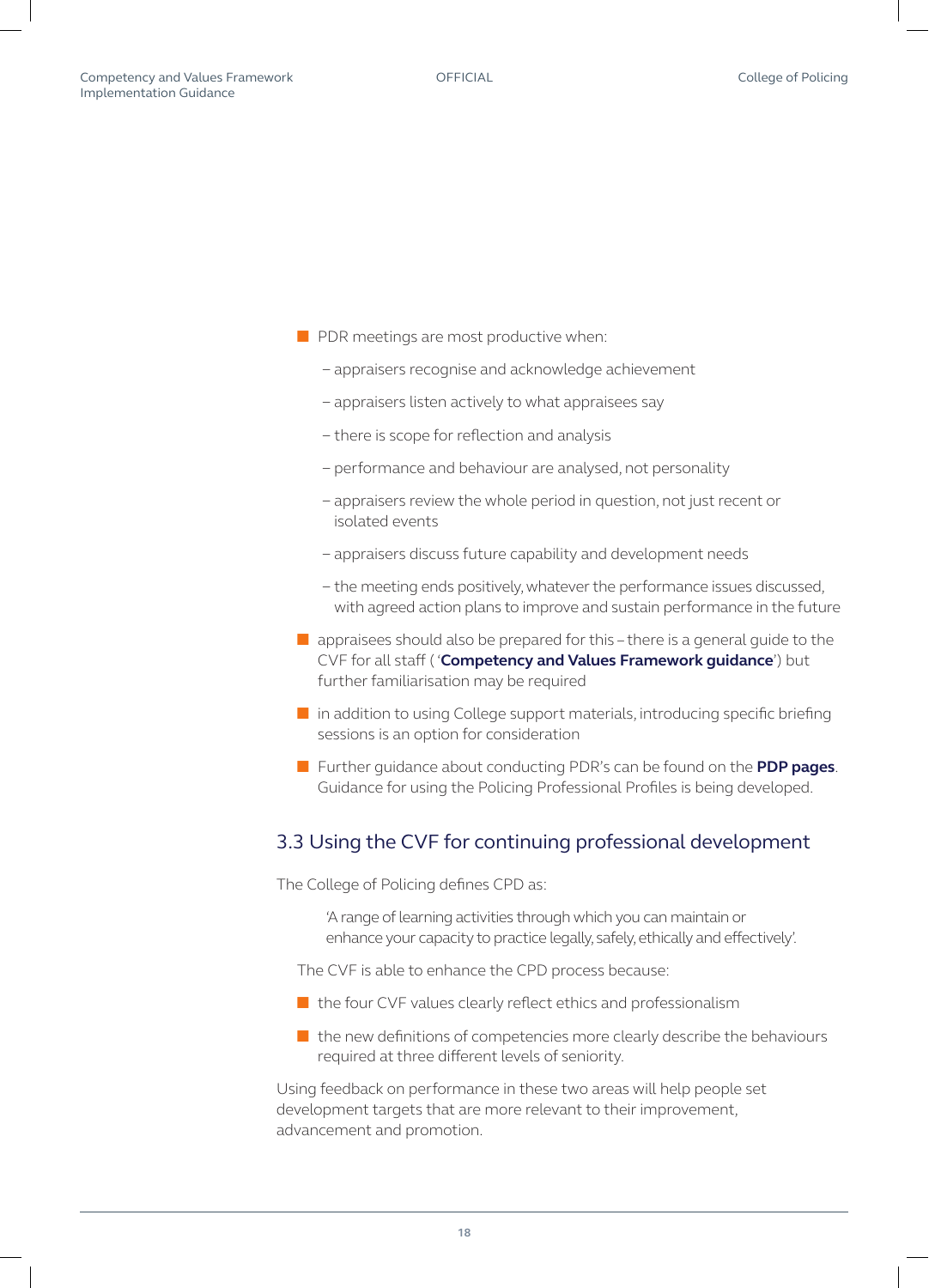### <span id="page-18-0"></span>**4** Summary

#### 1 CVF structure and purpose

- There are new definitions for competencies and these are clearly linked to specific performance outcomes.
- Competencies are spilt into three levels to reflect the complexities of different roles. The roles do not link directly with specific ranks – similar competency profiles can apply to different roles across different functions.
- Values are included as measures and defined by observable behavioural indicators.

The overall purpose of introducing the CVF is to:

- drive policing in the right direction
- ensure we achieve the highest standards of professional conduct.



#### 2 Implications of the CVF for national processes

#### Assessment, selection, recruitment

- Behaviour will be assessed in terms of competencies as well as values.
- Values are now defined by behavioural indicators.
- They are used in recruitment and selection interviews and in assessment exercises.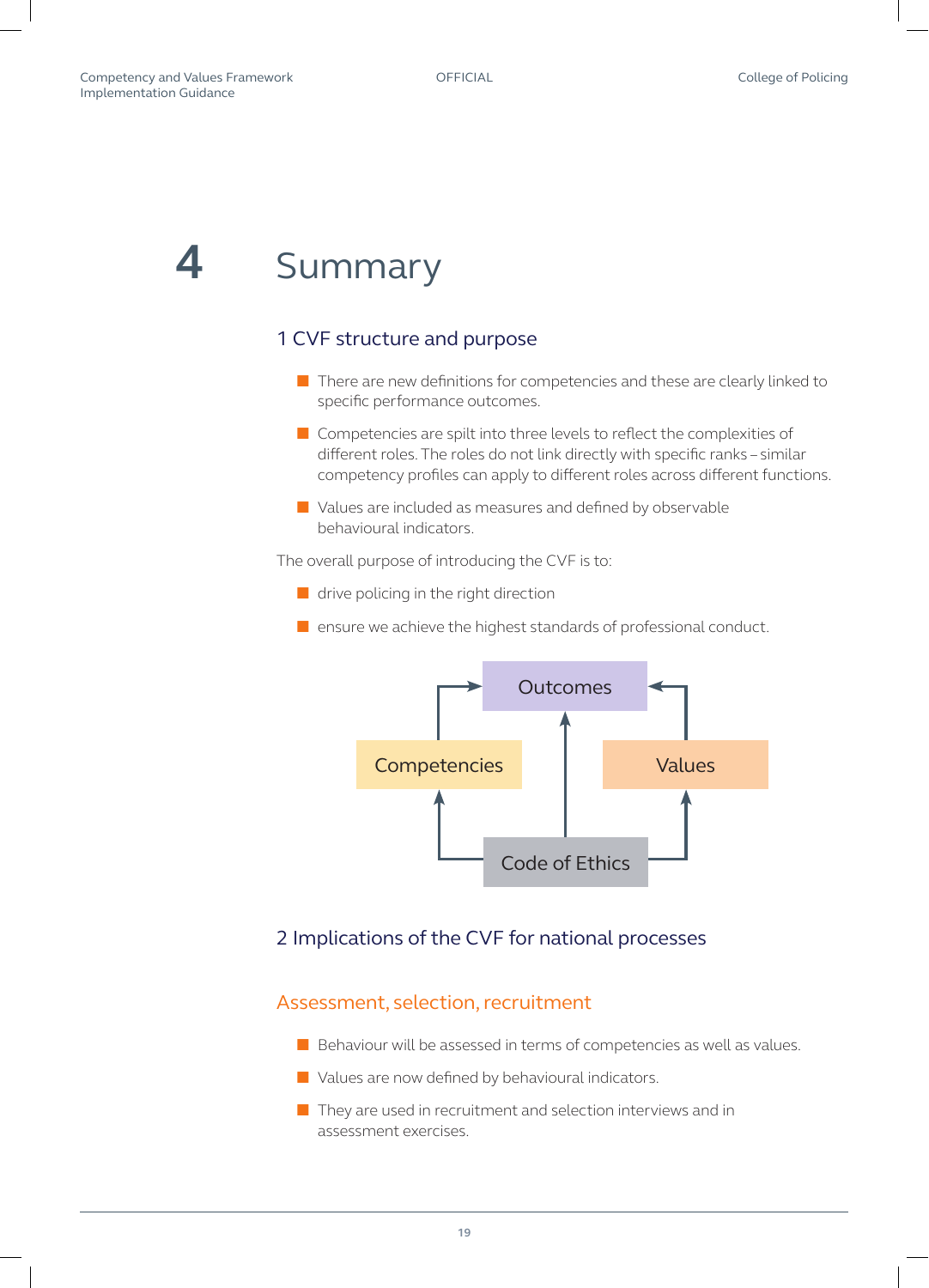#### PDR discussions and subsequent planning

The newly defined competencies and values will:

- uphold the Code of Ethics
- stress that the values are integral to achieving operational plans and objectives.

#### Continuing professional development

The key benefits of using the CVF for CPD include:

- a clearer focus, because of the definition of values in terms of behaviours, on improving ethical working practices through appropriate activities that can be designed or selected to reinforce values
- the clear and relevant statements of the new competencies, now defined by three levels, which allow individuals to demonstrate and develop the appropriate behaviours needed for promotion or for role-specific performance improvement.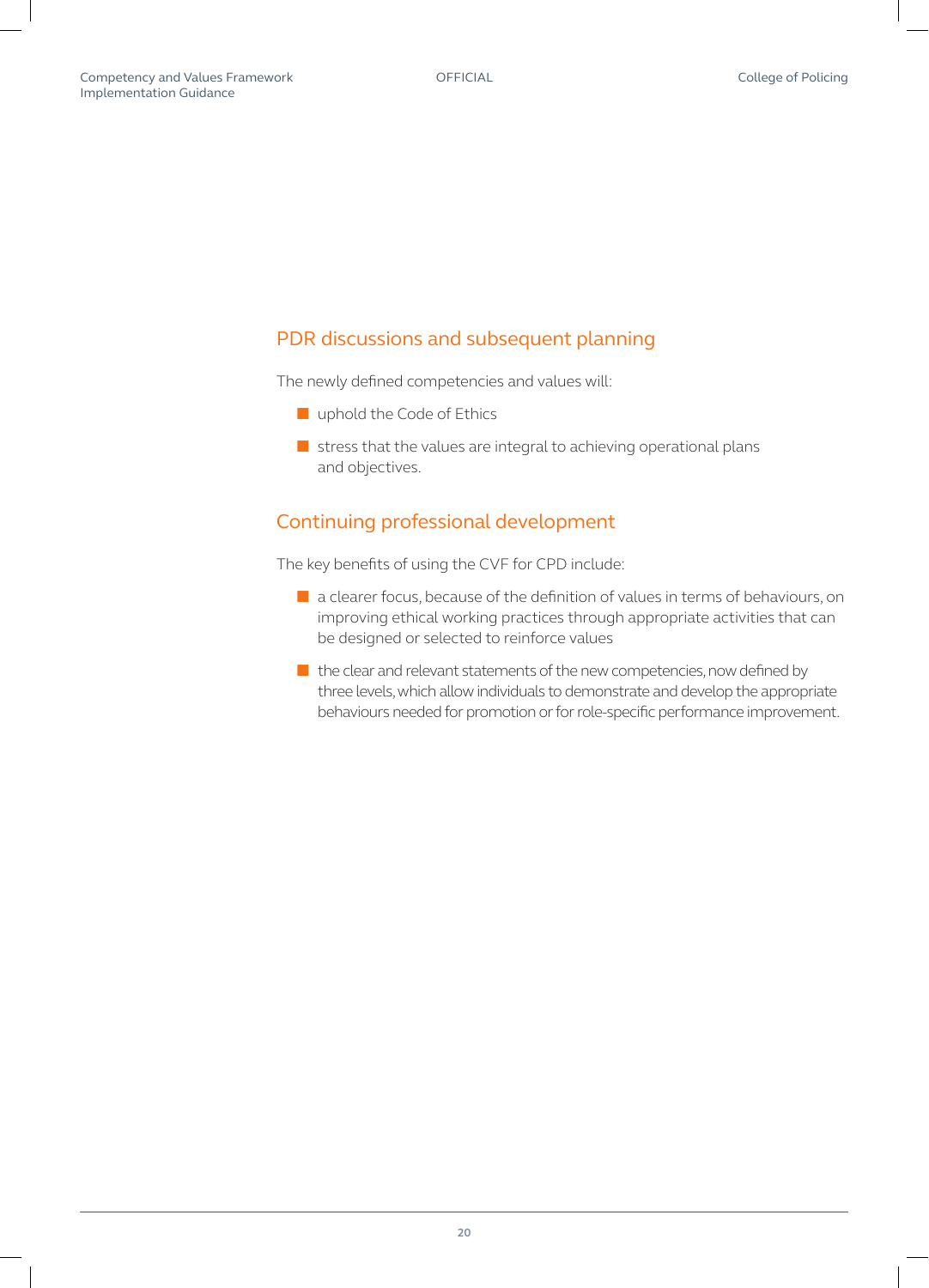### <span id="page-20-0"></span>**5** References and further reading

**College of Policing (2017) [Competency and Values Framework – guidance](http://www.college.police.uk/What-we-do/Development/competency-and-values-framework/Documents/Competency%20and%20Values%20Framework%20%E2%80%93%20Guidance.pdf)**

**College of Policing (2016) [Competency and Values Framework for policing](http://www.college.police.uk/What-we-do/Development/competency-and-values-framework/Documents/Competency-and-Values-Framework-for-Policing_4.11.16.pdf)**

**College of Policing (2015) [Leadership Review](http://www.college.police.uk/What-we-do/Development/Promotion/the-leadership-review/Documents/Leadership_Review_Final_June-2015.pdf )** 

**College of Policing (2017)** Values-Based Recruitment - selection and assessment guidance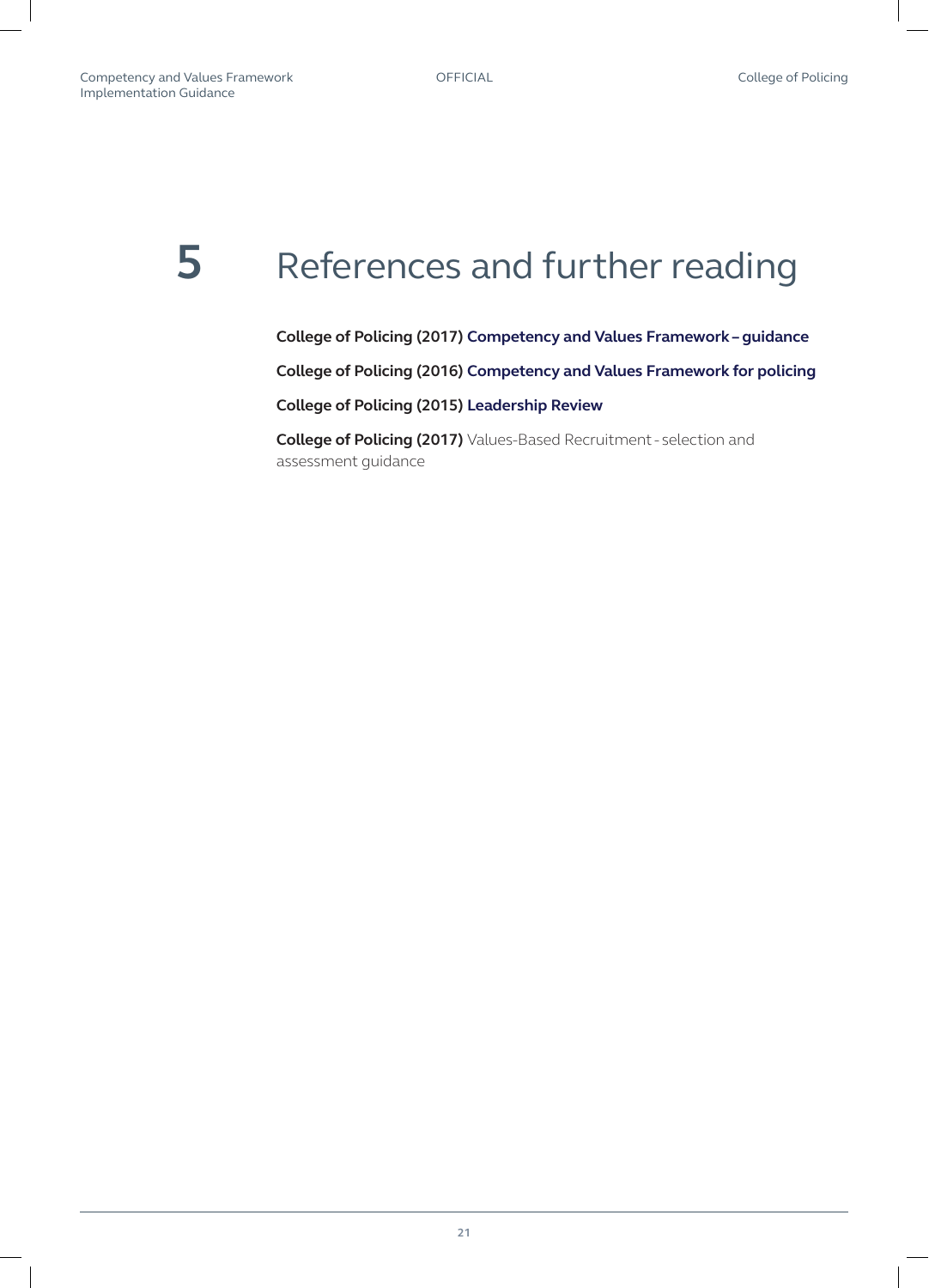### <span id="page-21-0"></span>**Appendix**

## Mapping the PPF to the new framework

The new framework can be easily mapped to the PPF Personal Qualities, which has been used for many existing processes. Below is an indication of how the PPF Personal Qualities competencies can map across to the new framework, helping to reduce the work needed to update existing documents.

#### Figure 5 CVF and PPF Personal Qualities mapping tool